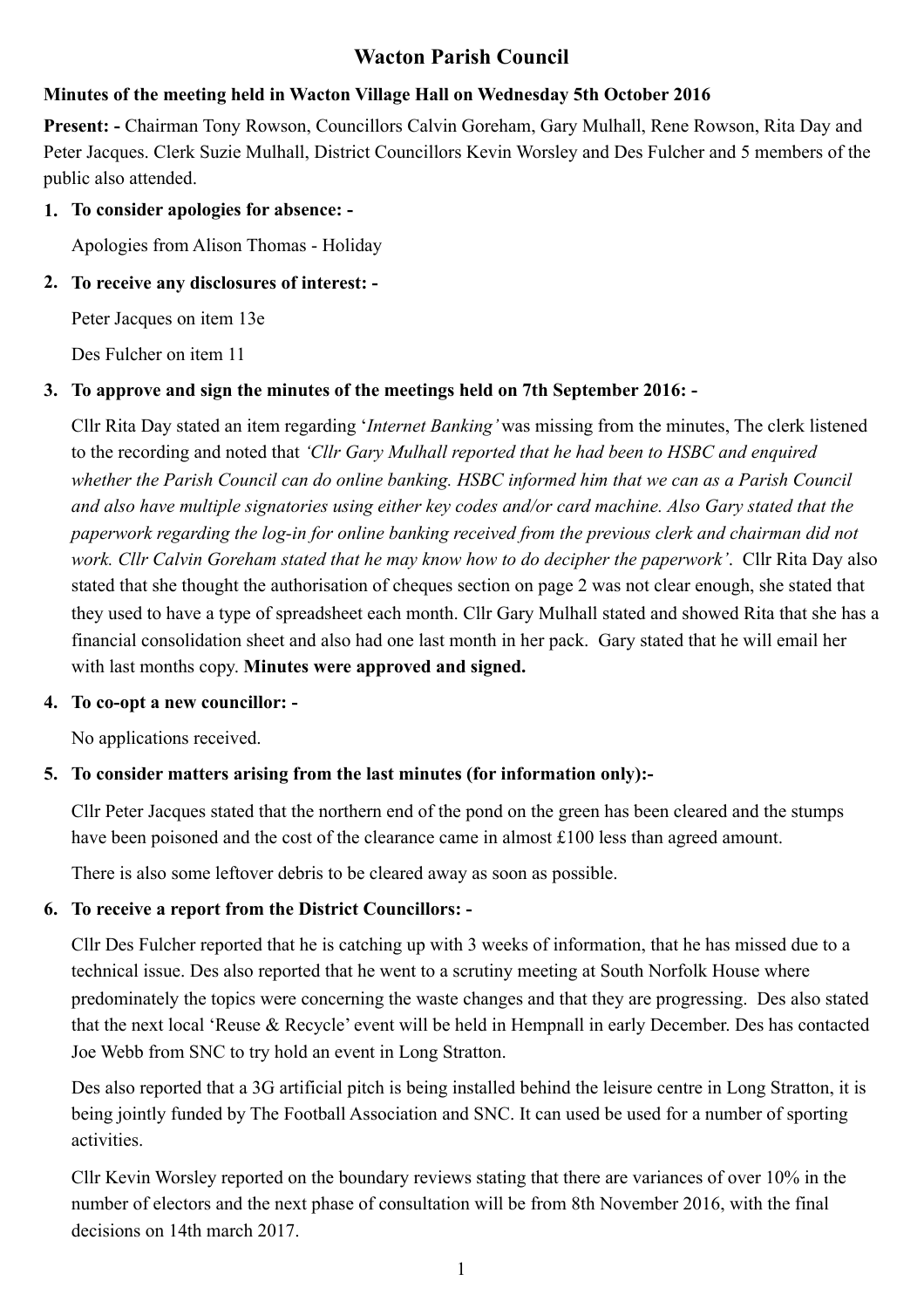Kevin reported that the 'Autumn Leaf Clearance' is due to start and if there are any areas we would like the team to visit to contact - **[litterpick@s-norfolk.gov.uk](mailto:litterpick@s-norfolk.gov.uk)**

 Kevin reported that the 'Community Repair Hub' will be at Costessey's Breckland Hall on 10th October 2016 between 10am and 2pm. Broken items can be repaired by 'qualified repair volunteers' who can also teach you how fix them. Items can include small electrical items, bikes, indoor & outdoor furniture, textiles and clothing. Also workshops are available, for further details contact - *[jwebb@s-norfolk.gov.uk](mailto:jwebb@s-norfolk.gov.uk?subject=)* 

Kevin reported the 'Clerk Awards' has now started and if you wish to enter your clerk you need to do so before 21st October 2016.

Kevin also reported that the 'Community Pub of the Year' award ceremony will be on 10th October 2016, the venue has changed from South Norfolk House to The Crown Inn, Pulham.

#### **7. To receive a report from the County Councillor: -**

No report from Cllr Alison Thomas, however any issues can be emailed to her.

### **8. To receive a report from the Tree Warden: -**

Cllr Peter Jacques reported that the planning application for reduction in height of 5 trees on the property of Yeoman Cottage has been withdrawn. The clerk informed Peter that an email recently received stating that an application in our parish is on an agenda of the Development Management Committee regarding the removal of the trees, is to be held on 12th October 2016 at South Norfolk House. The clerk will email Peter the information.

### **9. To receive a report from the Footpath Warden: -**

 Foot path report previously received from Christine Goreham on 2nd October 2016 and emailed to all councillors new email addresses. Christine stated that she has meet the new warden from Long Stratton and Jim Sherry.

 Chairman Tony Rowson reported that Haytons Lane, from Blyth Green Park to the common is a restricted by-way and that Haytons Lane is very overgrown. Humphreys has been asked to supply a quote for cutting and clearance.

Christine also reported that her risk assessment needs to be signed off.

#### **10. To receive a report from the Village Hall:-**

Cllr Peter Jacques reported that the 'Sliver Surfers Computer Club' may have a problem to continue when the grant expires in 2017 as numbers are low. Cllr Calvin Goreham explained that the Village Hall is out of pocket as the club only takes approx £25/30 a month. Also the broadband facility may be lost. Cllr Kevin Worsley stated that he would look into further possible funding.

Peter also reported that the social club has had a drop in numbers attending.

### **11. To consider request from Wacton Social Club: -**

Chairman Tony Rowson read out a letter from Mark Hardwick, treasurer for the Social Club, requesting permission to erect a marquee on the village green for a firework event on 19th November 2016. [Previous verbal request was for event to be held on 4th November 2016].

 Cllr Calvin Goreham informed that the marquee is Village Hall property and the request to use it must be directed towards the Village Hall Committee not the Parish Council. **Chairman Tony Rowson stated car parking on the green may be allowed, weather permitting.**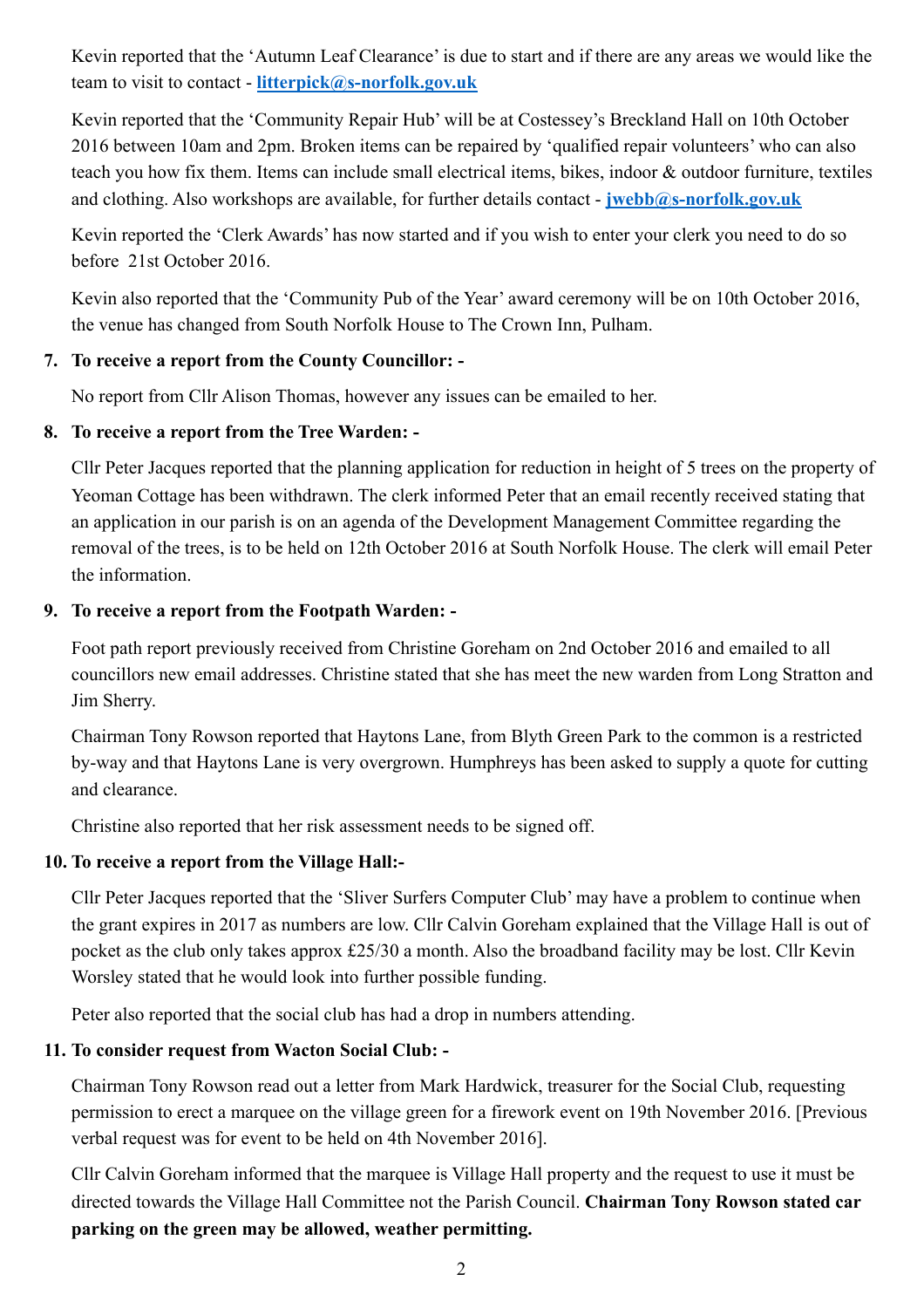Cllr Rita Day asked Richard Moss [Social Club chairman] whether a risk assessment has/will be taken. Cllr Des Fulcher responded that there will be an exhaustive risk assessment as he will be in charge of the firework display in Christian Taylor's field. Also all insurance will be dealt with. [Des is also qualified in pyrotechnics].

 Richard Moss requested the use of the Village Hall toilets on the night. Cllr Calvin Goreham stated that request must be made in writing and stated if permission was granted a member of the Social Club Committee will have to stationed inside the Village Hall at all times, Calvin also suggested that the Social Club request the use of the car park to help ease traffic and parking issues.

### **All councillors agreed that Wacton Social Club can erect a marquee on the village green.**

## **12. To consider Planning Applications: -**

None were received.

## **13. Correspondence:-**

- a. **Dementia Event 20th October**  Cllr's Rita Day and Rene Rowson to attend at the Costessey Centre. Christine Goreham stated that SNC also hold an 'Older People's Forum' and the next one will be on 19th October 2016 at 10am.
- b. **Traffic Air-Tubes Data report** Clerk read out the report, Cllr's requested an email to be sent to request a 2nd placement along Hall Lane. Cllr's stated that no consultation was taken on 1st placement in July/August 2016.
- **c. DCLG Consultation -Precept Proposal** Cllr Gary Mulhall was volunteered to read the technical consultation paper and advise the other councillors. Consultation ends on 28th October 2016.
- **d. Reuse & Recycling Event 17th October 2016** Event will be in Hingham, Chairman Tony Rowson will collect any items villagers wish to be taken for reuse and also acquire anything deemed useful for Wacton as a village.
- **e. All Saints Church Annual Grant Request** Email received from Linda Mills, treasurer of Parochial Church Council, requesting a grant of £700 for the upkeep of the churchyard. **All Cllr's agreed that same amount will be granted. Cllr Peter Jacques abstained from voting.**
- **f. Town & Parish Clerk's Consultation** Clerk will attend on 1st December 2016 at South Norfolk House.

## **14. Authorisation of cheques: -**

**Cheque requested by Cllr Calvin Goreham on September 13th 2016 for £80.28, payable to Pat Reynolds for phone bill. Previously AUTHORISED** 

| a. John Service - Pond Clearance                        | £157.20        |
|---------------------------------------------------------|----------------|
| b. SLCC Membership - Fee                                | £53.00         |
| c. Norfolk Parish Training & Support - Clerk Networking | $\pounds$ 5.00 |
| d. Suzie Mulhall - Salary, Stationary & Mileage         | £356.68        |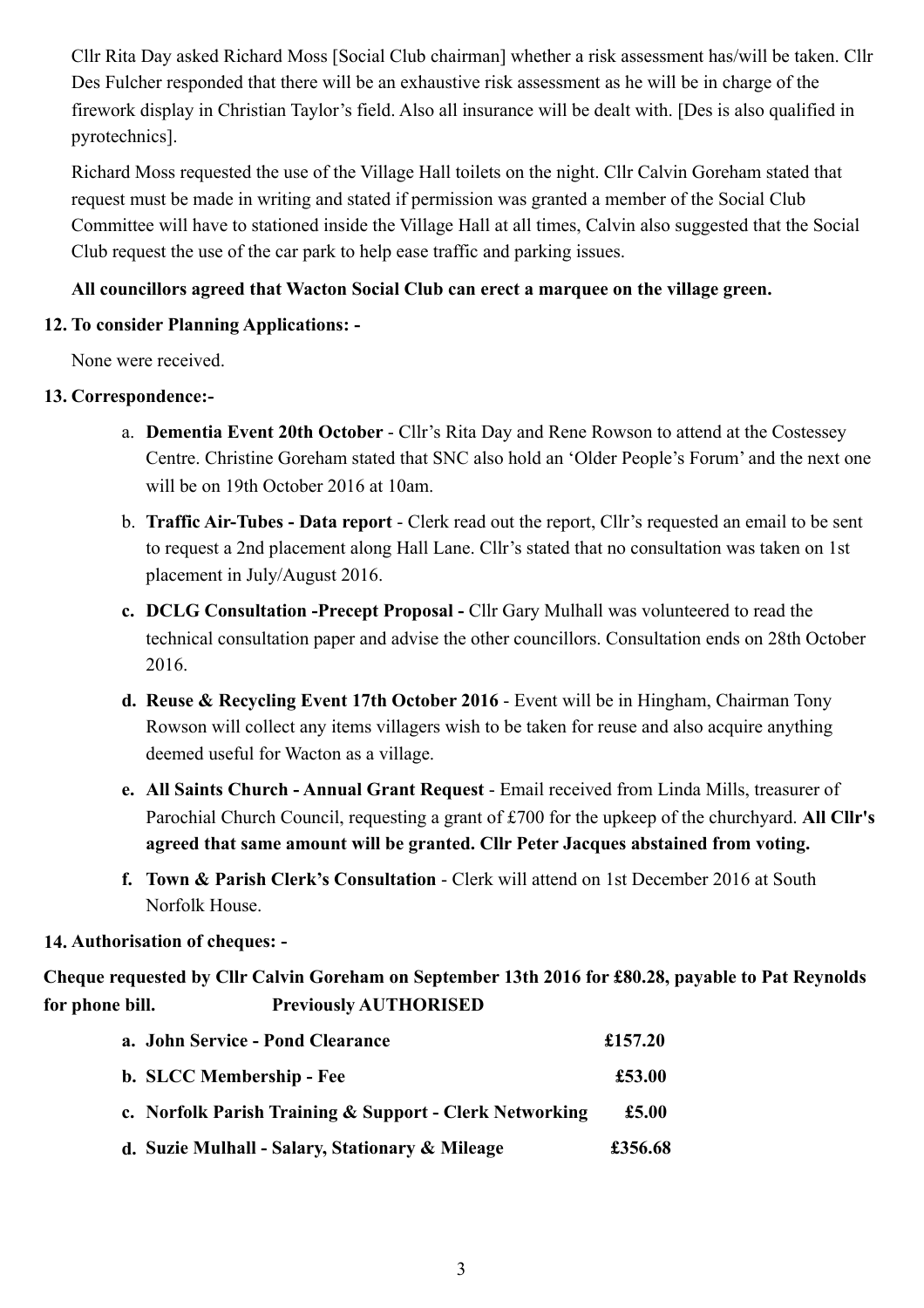#### **15. To receive reports and discuss any on-going matters: -**

- **a. Joint Event Committee**  Once again it was raised as to whether a joint committee between Village Hall, Social Club and Parish Council could be viable. It was put to Richard Moss [Social Club Chairman], who asked what types of events. Chairman Tony Rowson replied any type of event and also stated having a joint committee would hopefully avoid any conflict of interests. A member of public suggested a possible subcommittee. **No decision was made.**
- **b. Computer Update** All cllrs gave their opinion on which type of system would be beneficial [Microsoft or Apple] if the current clerk was ever replaced. A member of public stated that as the current clerk is the one to use it surely it is her decision on which type of system that she is comfortable with. **All councillors agreed to a £500 limit and the clerk purchase the hardware. The old laptop will then be cleaned and will be then used by the chairman.**
- **c. Website & Facebook**  Cllr Gary Mulhall reported that the new website is now up and running, along with a Facebook page. Gary requested that if any of the other councillors wanted something placed on either the website or Facebook to email it to him. Website address is **[wactonpc.org.uk](http://wactonpc.org.uk)**
- **d. Banking Issues**  Cllr Gary Mulhall reported that HSBC had lost the mandates that were handed in to them both in July and August. This meant that the progress of setting up the online banking was hindered and Gary was not on the cheque signing list. This has now been sorted and Gary is waiting for access codes to be sent out to proceed.

### **e. Children's Party & Boxing Day Meal** -

- **a.** There was some confusion with the social club, as they assumed that they were hosting the children Christmas party. The party will be organised by Cllr Rene Rowson and colleagues. The party will be held either on 10th or 17th December 2016, subject to Village Hall availability. There are still existing funds remaining to use for the children's party, the clerk will check the amount available.
- **b.** Chairman Tony Rowson's idea of a Boxing meal for the elderly and lonely is proving to be difficult obtaining any information on the people that could attend due the Data Protection Act. Cllr Gary Mulhall and the clerk will investigate to see if they can proceed any further.
- **f. Update on Wacton Footcare**  Cllr Rita Day has put flyers out to all households regarding the set up of a foot care specialist. Rita stated that she has had a number of responses to use this service. Rita also reported that although she is co-ordinating the set up and introductions to the specialist, she will not be the responsible person and will have no accountability. The specialist and the clients will have the contract between themselves. The specialist will hold the relative insurance and the contract to hire the Village Hall.
- **g. Update on BT Phone Box**  The consultation period has expired and the phone box is on a removal list, however the Parish Council can still adopt the box if wishes to do so, ideas to use the box as a book swop or to hold leaflets was discussed, these were vetoed. A member of village has requested a desire to purchase the phone box and have it place on their property. The clerk will email the request on their behalf.
- **h. Replacement of Notice Boards on Triangle**  The notice boards on the triangle were in need of attention, Cllr Gary Mulhall has removed 2 boards and is in the process of replacing them, and